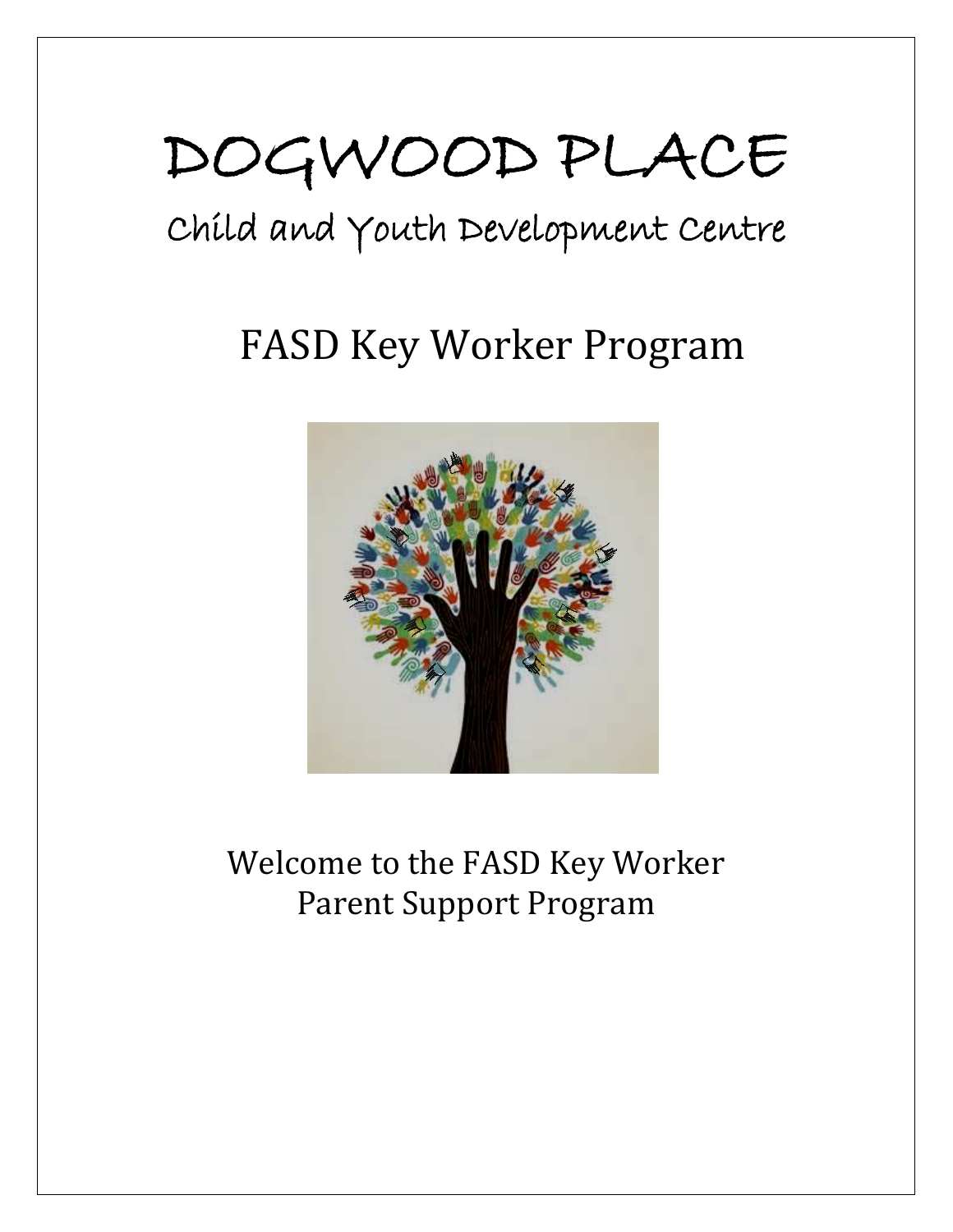## Fetal Alcohol Spectrum Disorder (FASD) Key Worker Program

**Located at**

#### **Dogwood Place Child & Youth Development Centre 301 Dogwood St, Campbell River Campbell River, B.C. V9W 2Y1 Ph: 250-286-0955 Fax: 250-287-2676**

Email: [jenny.mcleod@cradacl.bc.ca](mailto:jenny.mcleod@cradacl.bc.ca)

Regular office hours: 9:00a.m. - 4p.m. (Monday to Friday)

Our Mission

Dogwood Place Child & Youth Development Centre Programs are committed to working in partnership with families and recognizes the family and supporting environment as the most valuable resource in a child's life.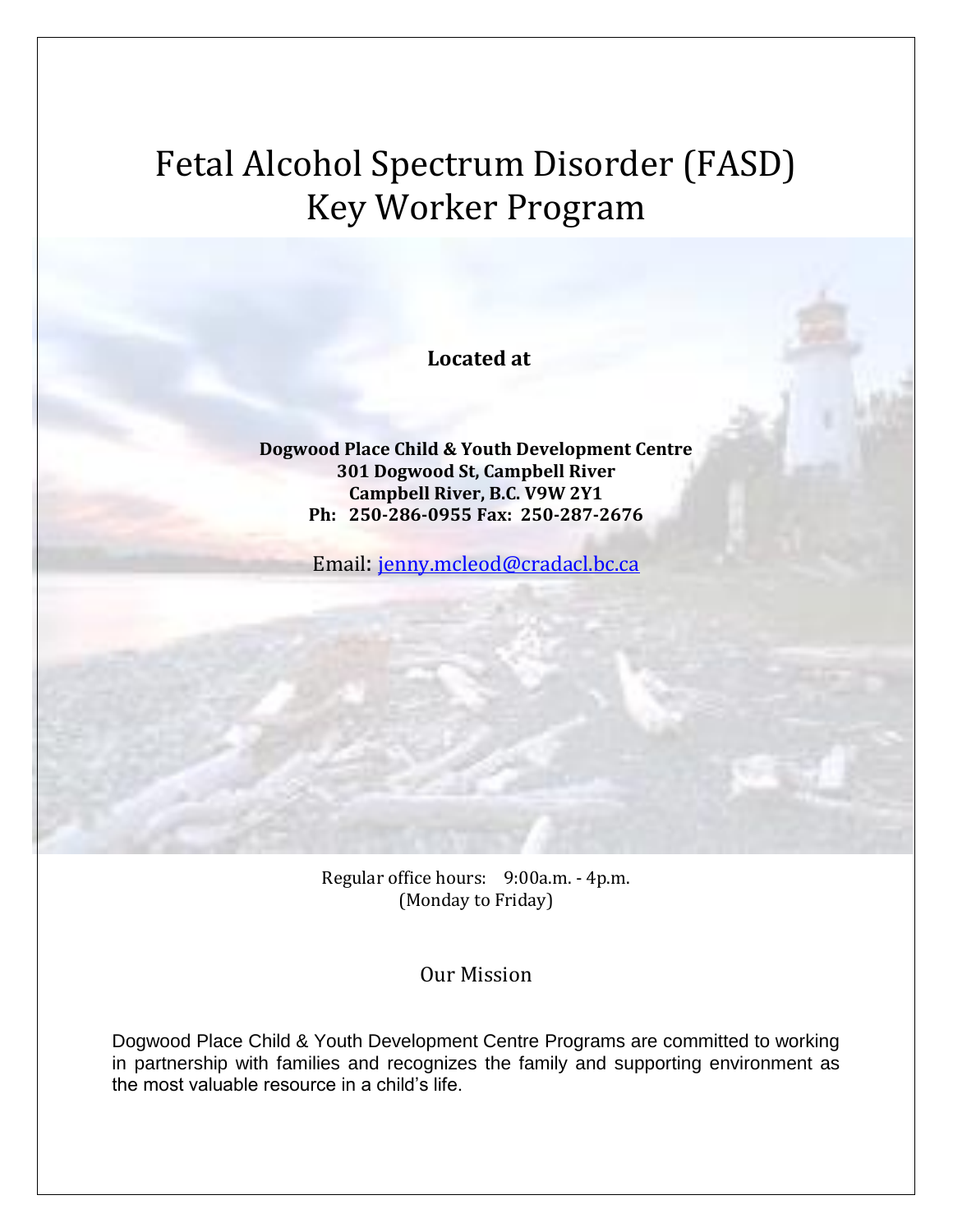### TABLE OF CONTENTS

| What the FASD Key Worker does               | 1              |
|---------------------------------------------|----------------|
| Who the FASD Key Worker Supports            | $\overline{c}$ |
| Campbell River Service Delivery Area        | $\overline{c}$ |
| Where is the FASD Key Worker located?       | $\overline{c}$ |
| Who are FASD Key Workers?                   | $\overline{c}$ |
| The FASD Key Worker Philosophy              | 3              |
| Referral                                    | 4              |
| Consent                                     | 4              |
| Service Hours                               | 4              |
| Goals                                       | 4              |
| What to Expect From the Program             | 5              |
| Orientation                                 | 5              |
| Frequency of Supports                       | 5              |
| <b>Family and Home Visits</b>               | 5              |
| Resources & Lending Library                 | 6              |
| <b>Education and Workshops</b>              | 6              |
| <b>Family Email Distribution List</b>       | 6              |
| What About                                  |                |
| Fees                                        | 7              |
| My Childs Records                           | $\overline{7}$ |
| Waitlist                                    | $\overline{7}$ |
| Questions & Concerns                        | $\overline{7}$ |
| Frequently asked questions                  | 8              |
| Parent Guarding Rights and Responsibilities | 9              |
| <b>Board of Directors</b>                   | 10             |
| CARF                                        | 10             |
| Confidentiality and Freedom of Information  | 10             |
| Custody Issues                              | 10             |
| <b>Emergency Procedures</b>                 | 11             |
| Code of Ethics                              | 11             |
| <b>Ending Service</b>                       | 11             |
| <b>Complaint Procedures</b>                 | 12             |
| Glossary of Acronyms                        | 13             |
| <b>Family Resources</b>                     | 14             |
| <b>FASD Websites</b>                        | 15             |
| My Notes                                    | 16             |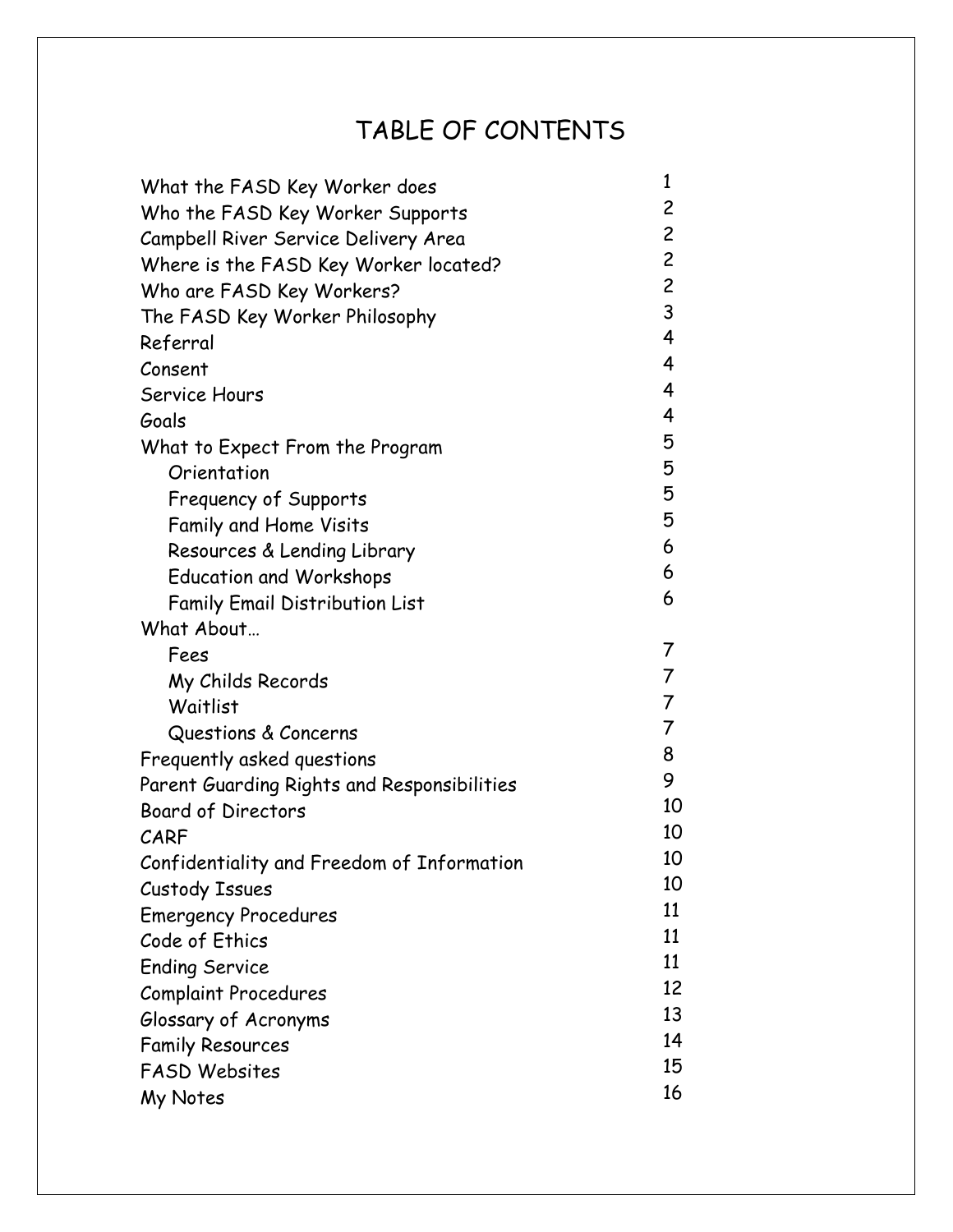### WHAT THE FASD KFY WORKER DOES

The FASD Key Worker can provide supports including:

 $\triangleright$  Assist family members, caregivers, educators and service providers to better understand the child's strengths and challenges and identify ways to adapt the child's environment in response to these needs.



- $\triangleright$  Provide information about services and supports (education, social services, financial resources, recreation, transportation, health, etc.) and how to access them.
- $\triangleright$  Support families through the FASD assessment processes, and assist with implementing recommendations from the assessment.
- $\triangleright$  Provide confidential emotional and practical supports to parents and caregivers.
- $\triangleright$  Support parents as they advocate for their child's needs; attend meetings at schools, medical appointments or other services.
- $\triangleright$  Organize parent to parent supports.
- $\triangleright$  Provide planning and supports to youth as they transition to adulthood.
- $\triangleright$  Provide FASD trainings, awareness and resources.
- $\triangleright$  Confidential consultations (can be by phone) for those who are concerned a child may have been exposed to alcohol during pregnancy.

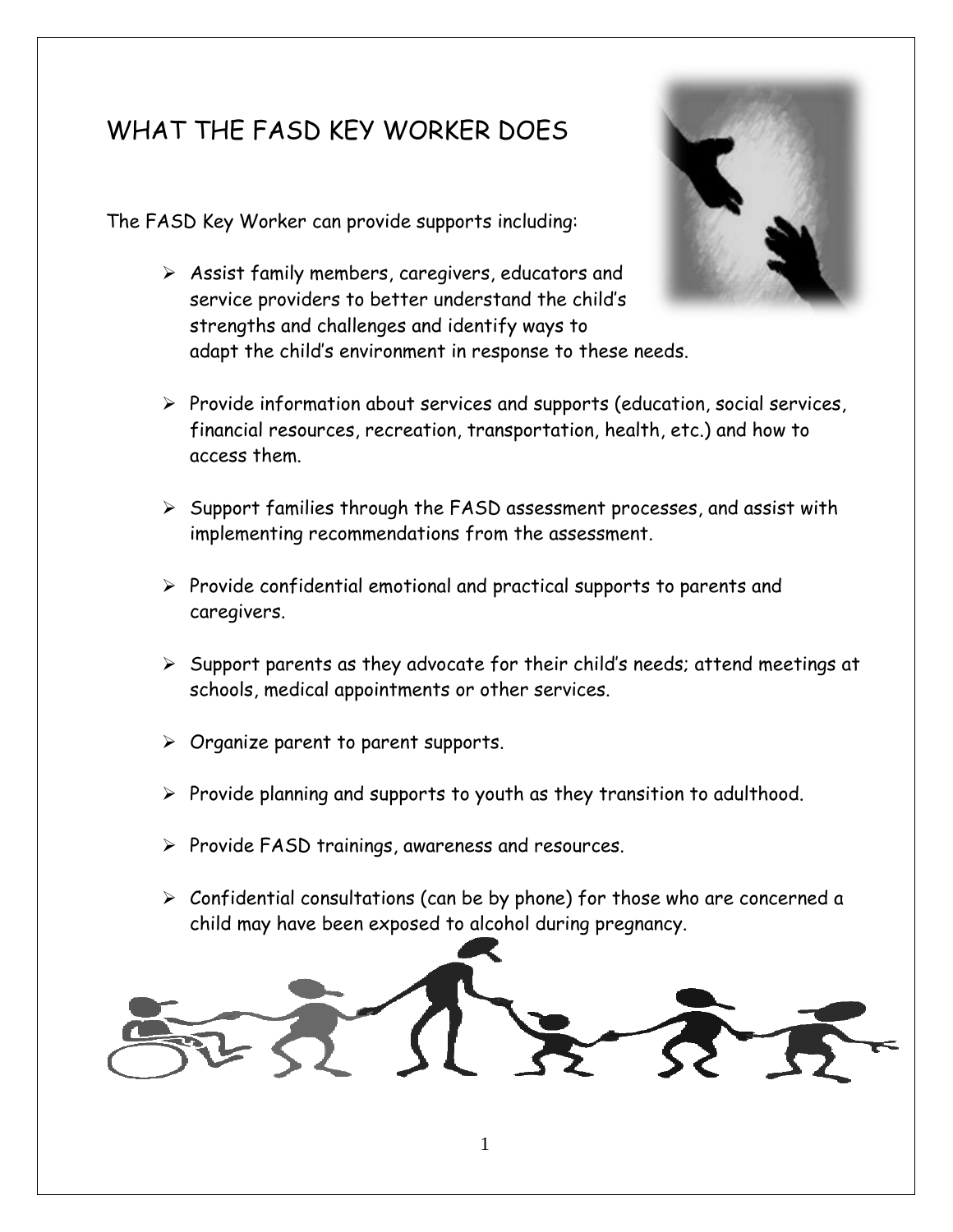### WHO THE FASD KEY WORKER SUPPORTS

The FASD Key Worker services are available to all families with children between the ages of 0 and 19 who have a diagnosis of FASD, are suspected of having FASD, or have a similar Complex Behavioural Disorder.

### CAMPBELL RIVER REGION SERVICE DELIVERY AREA

The Key Worker Program in this region includes the communities of Campbell River (south to Oyster River) Sayward, Gold River, Tahsis, Quadra and Cortes Islands which include the First Nations traditional territories of Cape Mudge, Klahoose, WeiWai Kum, Wei Wai Kai, Mowachaht/Muchalaht and the Homalco First Nations. The FASD Key Worker Programs are in most areas through-out the province of BC. We will help you to connect with other FASD Key Worker's if you move to a new community

### WHERE IS THE FASD KEY WORKER LOCATED?



Dogwood Place Child & Youth Development Centre is located on the traditional territories of the Laich-kwil-tach people. The street address is 301 Dogwood (next to the curling rink) upstairs in room 204. The program has an open door policy so parents are welcome to call or stop by anytime. If your worker is unavailable you can leave a message.

### WHO ARF FASD KFY WORKFRS

FASD Key Workers have a degree in social work or a related health field. They also have specialized training in the area of FASD and experience working with people with FASD. FASD Key Workers are sensitive to the unique issues facing families of children with FASD. They receive ongoing training regarding best practices and supports for children and youth with FASD and their parents.

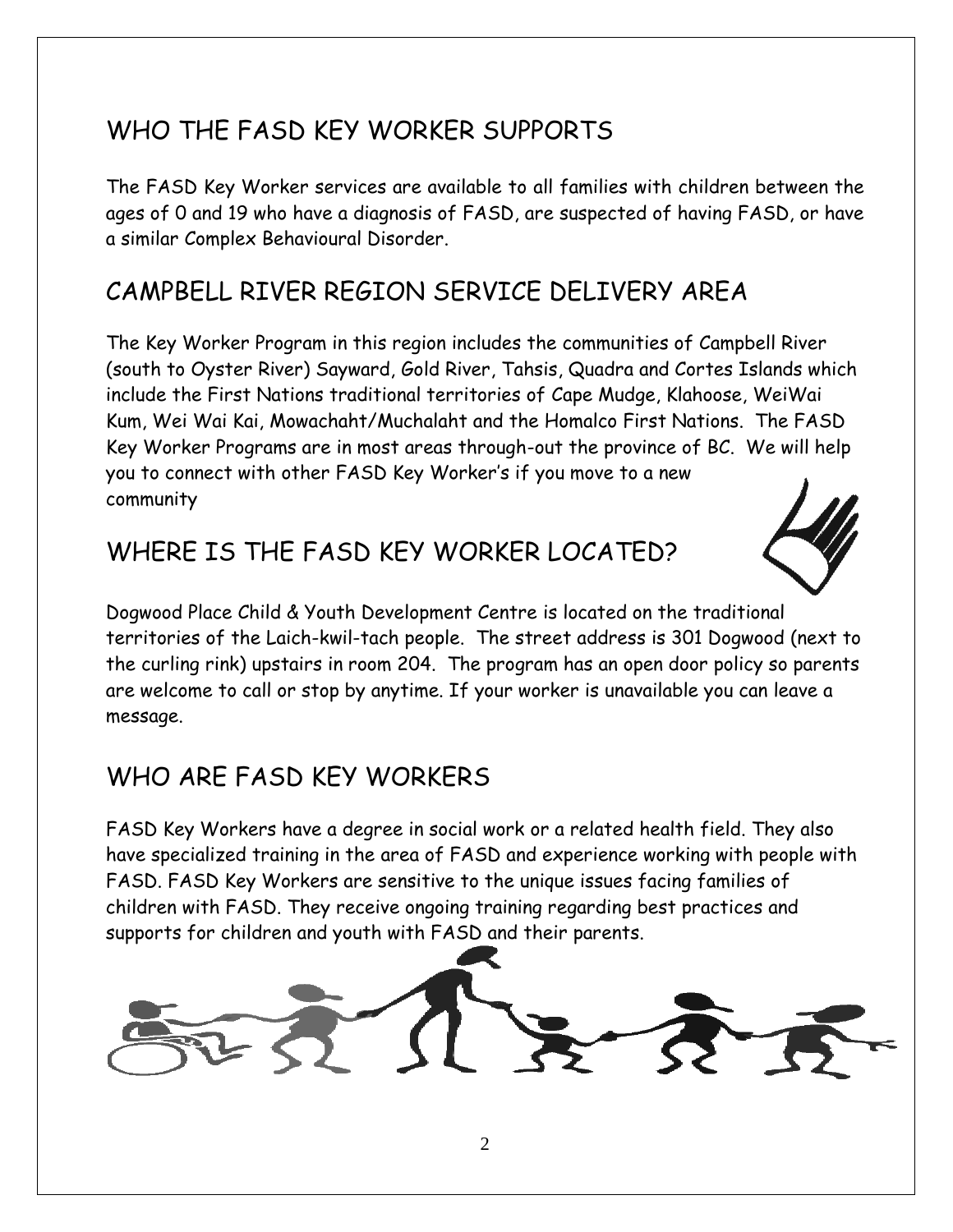#### THE FASD KEY WORKER PHILOSOPHY

#### **Family-Centered Approach**

The FASD Key Worker believes that the family knows their children best and they are the most important factors in their children's lives. The FASD Key Worker respects and supports decisions parents make and works in partnership with families, honoring families' knowledge, culture, and beliefs.

#### **Relationship with Aboriginal Families & Community's**

The FASD Key Worker program supports both aboriginal and non-aboriginal families. The Key Worker welcomes your family to request that your cultural heritage be considered in planning. The Key Worker believes that your personal/cultural supports are important and welcomes you to invite your support person/s to any or all meetings with the Key Worker.

#### **Strength Based Approach**

Every person affected by FASD is unique and has his or her own strengths. When we focus on these strengths we open up the path for children and youth to reach their potential.

#### **Brain Based Physical Disability**

When we understand how FASD affects the brain and influences behaviour, we can find strategies and create environments that best support children and youth who are impacted by FASD.

#### **Diversity**

The FASD Key Worker program respects the range of diversity in communities and supports appropriate practices for families within their cultural context.

#### **The Rights of Children**

We will advocate for the rights of children and families and support the development of a child and family friendly community which is respectful and welcoming to all.

#### **Circle of Support**

Positive relationships are the cornerstone to opening up the path for children and youth to reach their potential. The Key Worker program focuses on helping the family build a network that would build the capacity of the child.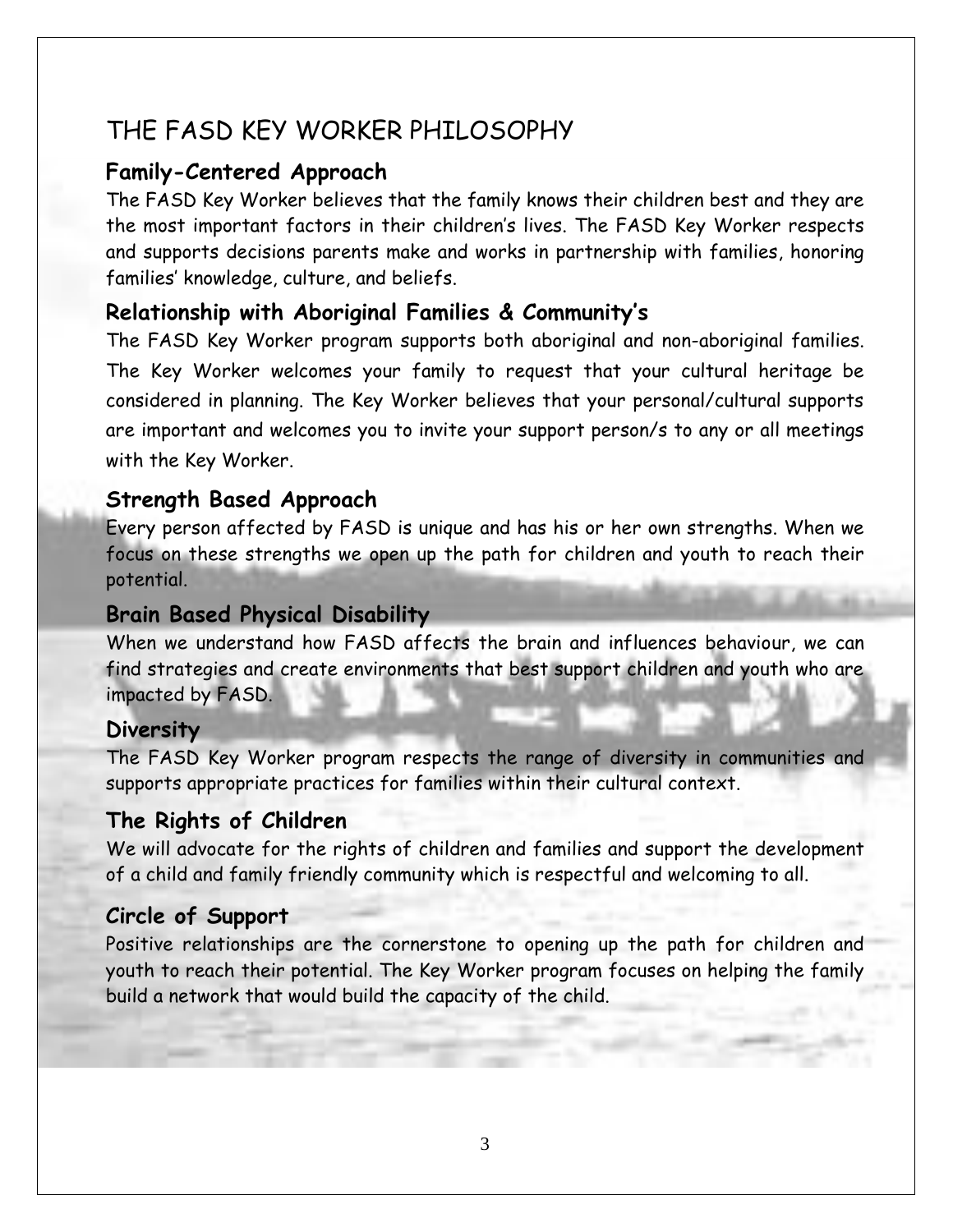#### REFERRAL

Referral to the Key Worker Program can be made by any parent or guardian who knows or suspects that their child has been affected by prenatal exposure to alcohol or has a similar brain-based condition (CDBC). Usually referrals are made by phone directly to the Key Worker. Community service providers may also refer to the Key Worker program with the family's knowledge and permission. Your participation in the Key Worker program is voluntary. When the referral is made the FASD Key Worker will inform the family and referral source of the families' acceptance to the program.

### CONSENT

You will be asked to a sign written consent for service form for Dogwood Place Child & Youth Development Centre. Also, you may provide specific written consent to collect or share information (if necessary) about your child which might help the Key Worker to provide the best possible service to your child and family. The Key Worker will not communicate with anyone about your child and family without your consent. Consents must be reviewed and renewed annually.

### SERVICE HOURS

The Key Worker regular office hours are Monday to Friday 9:00am to 4pm. Your Key Worker will try to best accommodate your needs and schedule when planning meetings and other service. If you are unable to attend a scheduled appointment or meeting, please let you Key Worker know as soon as possible. If your Key Worker must cancel an appointment you will be notified at the soonest opportunity. We will try to reschedule as soon as possible.

#### GOALS

At the onset of service and regularly after that, family chosen goals will be established and refined to direct the services of the Key Worker program for each family. The goals will be recorded and upon request will help to develop an individualized service plan for each family.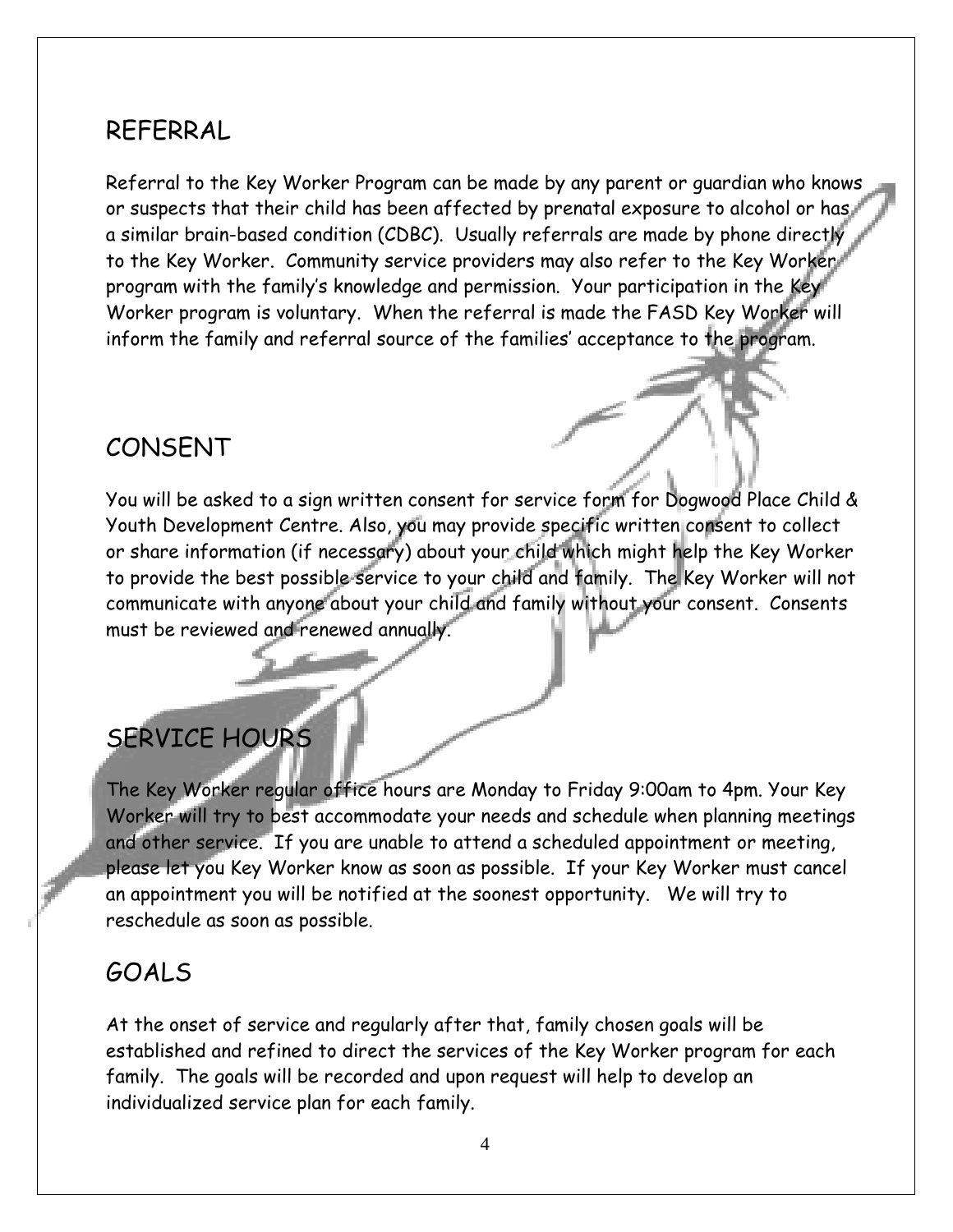### WHAT TO EXPECT FROM THE PROGRAM?

#### **Orientation**

When a referral is made to the Key Worker Program, the Key Worker will connect with the parent(s) or guardian, to complete intake information about the child, describe the Key Worker services and discuss the thoughts and goals you have for your family. Orientation includes describing the Key Worker Program and providing information (such as this handbook) about the program and the sponsor agency.

#### **Frequency of Supports**



You can decide how often you would like supports from your Key Worker. You can request to see your Key Worker weekly, monthly or anytime something comes up that you would like to discuss. Your Key Worker understands that your life is busy therefore, is also available for supports by phone and email. It is recommended that you keep in touch with your keyworker to ensure that they are aware of the current needs of your child and family.

#### **Family and Home Visits**

You have a choice of where and when you would like to meet your worker. We can meet at your home, at our office, or in a coffee shop. Family visits help the Key Worker gather valuable information about your child's development, interests, strengths and unique characteristics. They give you an opportunity to ask questions, prepare for upcoming meetings and sign required documents.

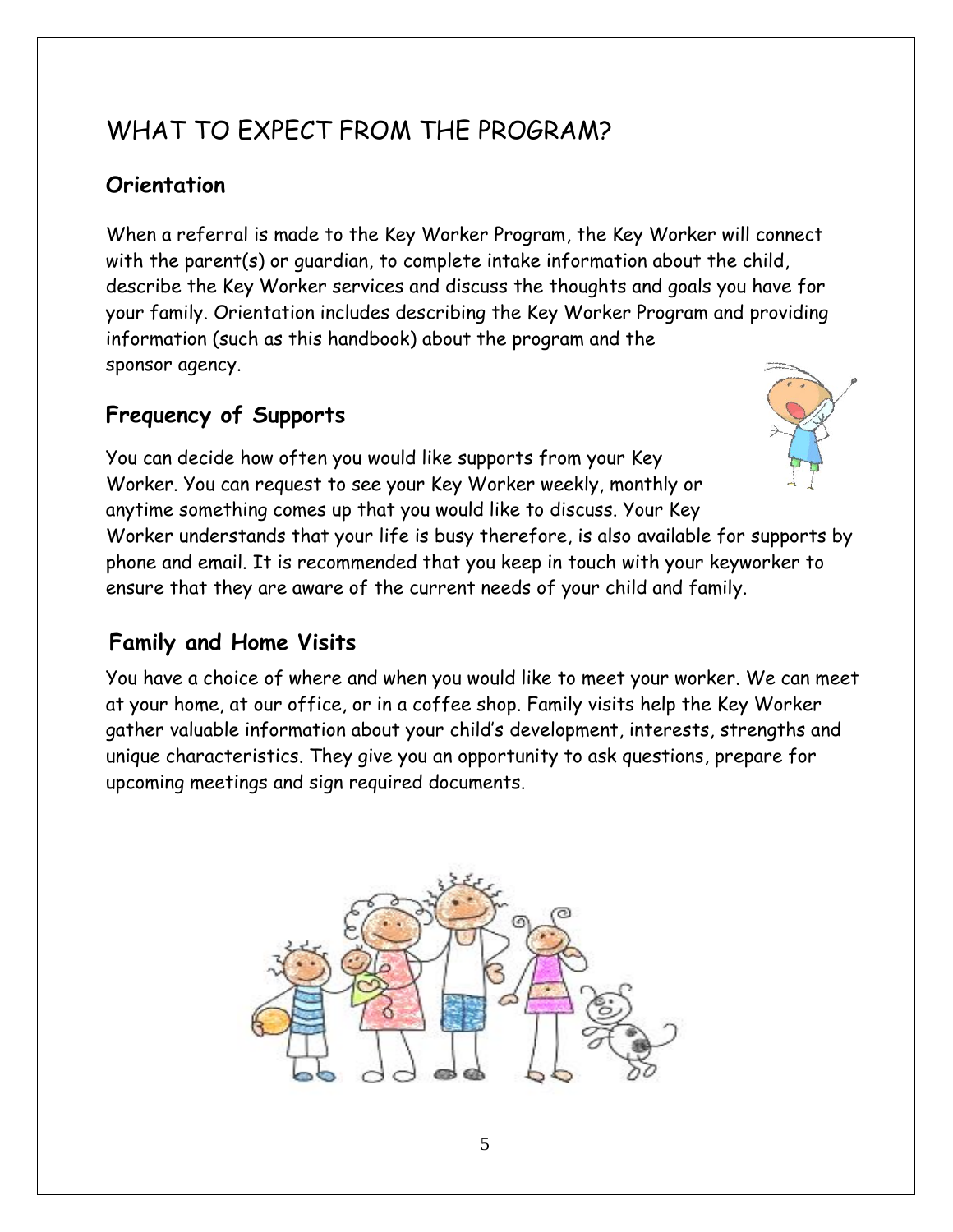

#### **Resources and Lending Library**

The FASD Key Worker has a variety of books, videos on FASD and related topics available for you. Some resources are yours to keep and others belong in the lending library for others to share. We also carry some specialized equipment helpful to children and youth with FASD.

We are always working on keeping the library current and relevant so please let us know if there is something you would like to have available to you and we will do our best to get it.

#### **Education and Workshops**

The Key Worker provides FASD education to Campbell River and surrounding communities. We strongly encourage parents, family, friends and professionals to participate in workshops to assist everyone involved in your child's life to understand them better.



#### **Family Email Distribution List**

By your request, the FASD Key Worker can place you on a confidential email



list designed specifically for families of children with FASD. The Key Worker sends out information on services, funding, trainings, local events or other notices that may be helpful to your family. Your information is protected and you may request to be removed from the list at any time.

There is also a general 'FASD News' email distribution list that many community service providers find helpful. If you have a community support person for your child that is interested in

learning more about FASD they can send your Key Worker an email requesting to be put on the list.

#### Facebook

The Key Worker has an open Facebook profile (Jenny McLeod Fasd Keyworker) that you can view or 'friend' at any time. There is also a family's only 'secret' Facebook group for parent to parent supports. If you wish to be added to the group or for more information please ask your FASD Key Worker.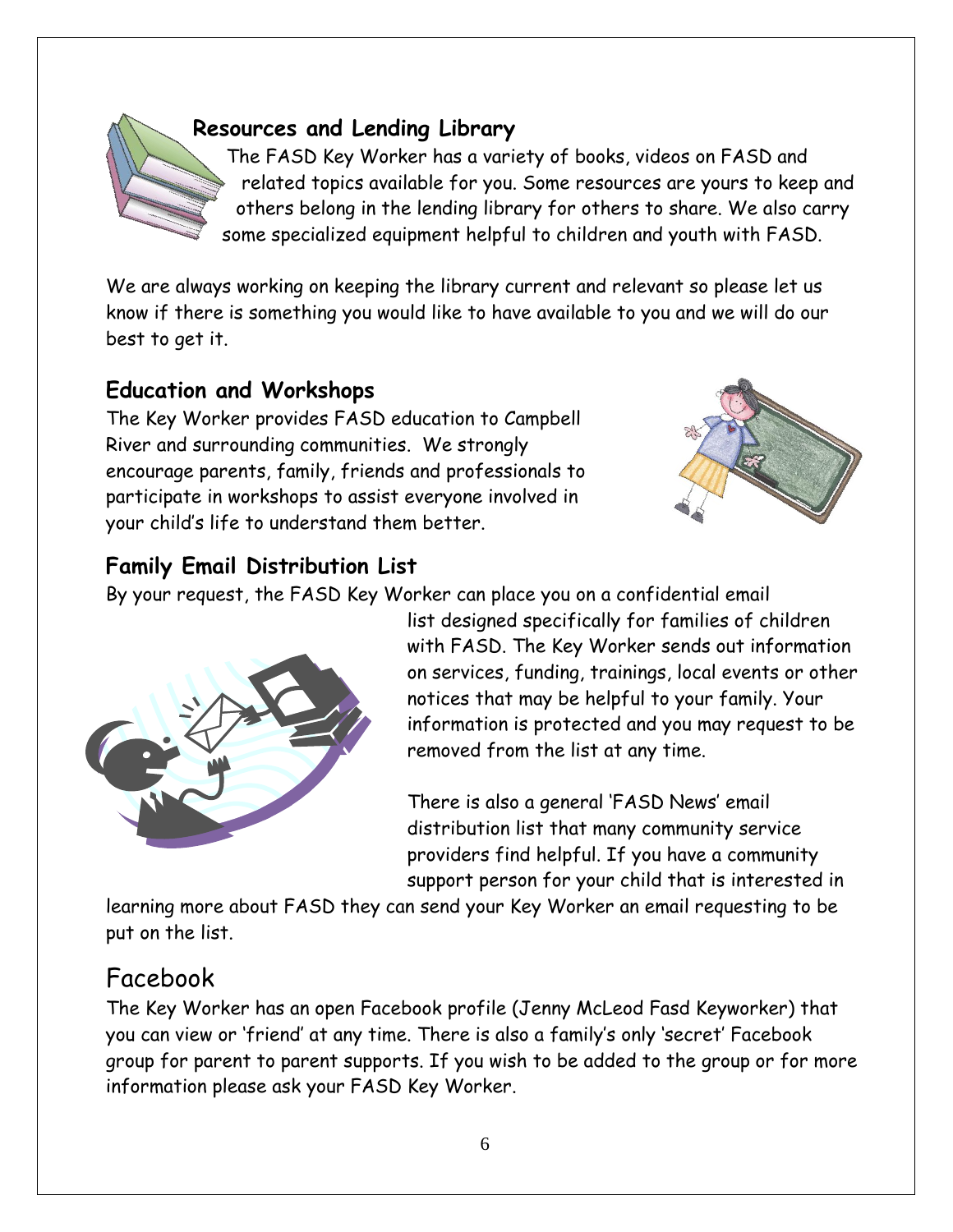

WHAT ABOUT…

### FEES

The Ministry of Children & Family Development provides funding for the FASD Key Worker Program. There are no fees for our services

however they may be registration fees for some of the workshops organized or recommended by the FASD Key Worker.

### MY CHILD'S RECORDS

All records and personal information including meeting notes are kept confidential. An individual file with your child's name is kept with all reports and information you give us.



Your child's file is available to you upon your request. The files are stored in locked cabinet in the FASD Key Worker's office. When you leave the FASD Key Worker program your child's file will be archived and is still available to you if you wish.

### WATTI IST

If demands for service exceed the ability of the Key Worker Program to provide service, a waitlist may be developed. The program will do its best to be fair and equitable in the delivery of service to all families.

### QUESTIONS AND CONCERNS

If you have any questions or concerns about our programs, staff or agency, please feel free to ask the staff person you are comfortable with or the Executive Director.

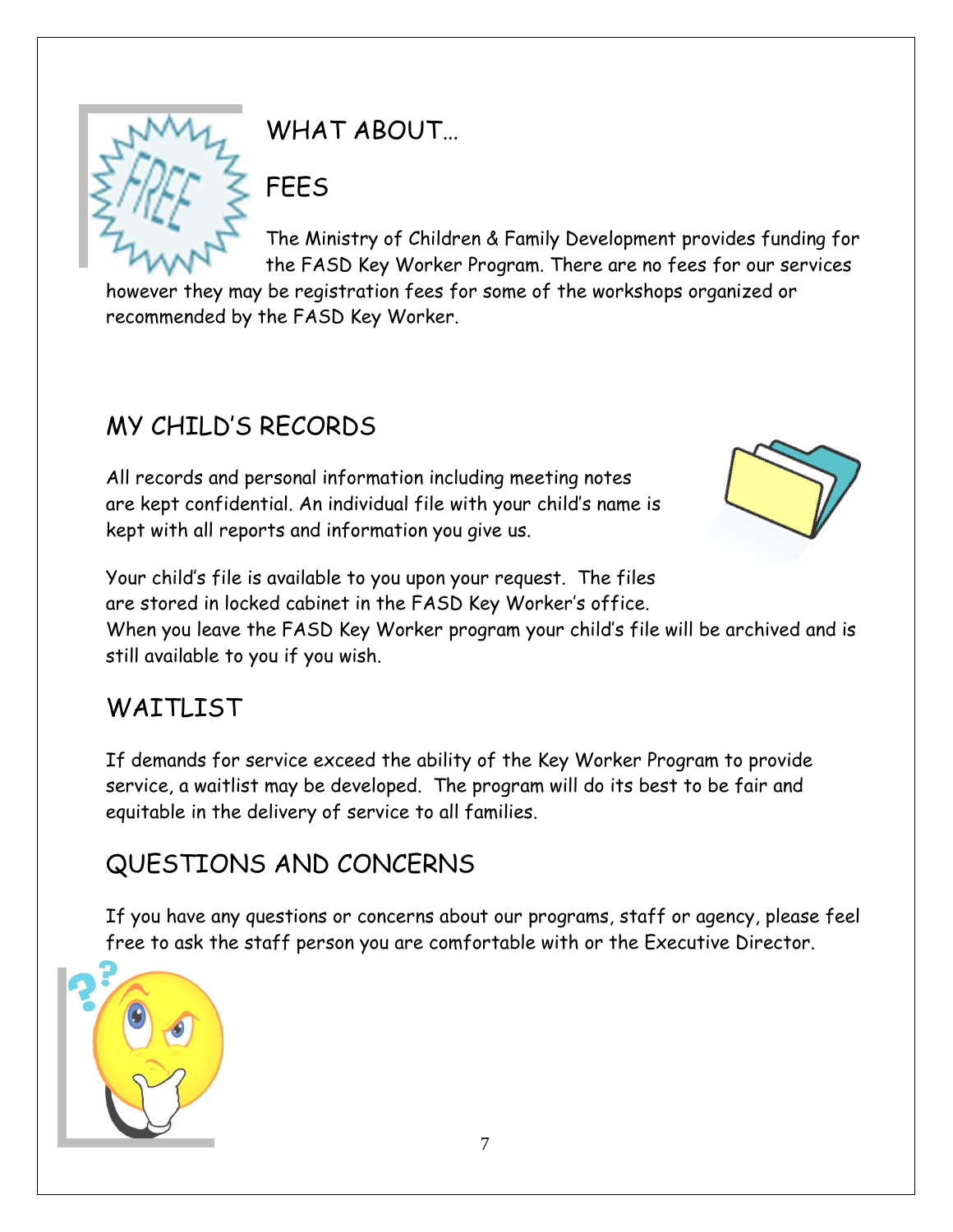#### FREQUENTLY ASKED QUESTIONS

#### **Q. Does the FASD Key Worker work with my child?**



**A**. No, the FASD Key Worker is a parent support person who is available to support parents and help them find appropriate supports for their child. If requested by the parent and approved by the school, the FASD Key Worker can provide classroom observations to help you and the school determine helpful strategies for your child.

#### **Q. Will the FASD Key Worker help my teenager learn about FASD?**

**A.** Yes, provided that the youth is interested in learning about FASD and has requested to talk to the FASD Key Worker. The Key Worker will meet with them (as often as the youth would like) answer any questions they have and provide them with strategies for success.

#### **Q. How would your services benefit my child?**

**A.** One of the most effective ways to support a child with FASD is for everyone in their life to really understand their ability level. Because children with FASD often look the same as everyone else, teachers, family and service providers often think your child can do more than they can. The expectations of others become increasingly difficult for your child to

,,,,,,,,,,,,,,,,,, *Everyone is a genius, but if you judge a fish by its ability to climb a tree, it will live its whole life believing that it is stupid. ~Albert Einstein*

--------------

meet. When children are unable to meet these expectations they experience feelings of failure which impact their behaviour.

The FASD Key Worker can help by providing information and education to you and the people in your child's life to improve how everyone interacts with them.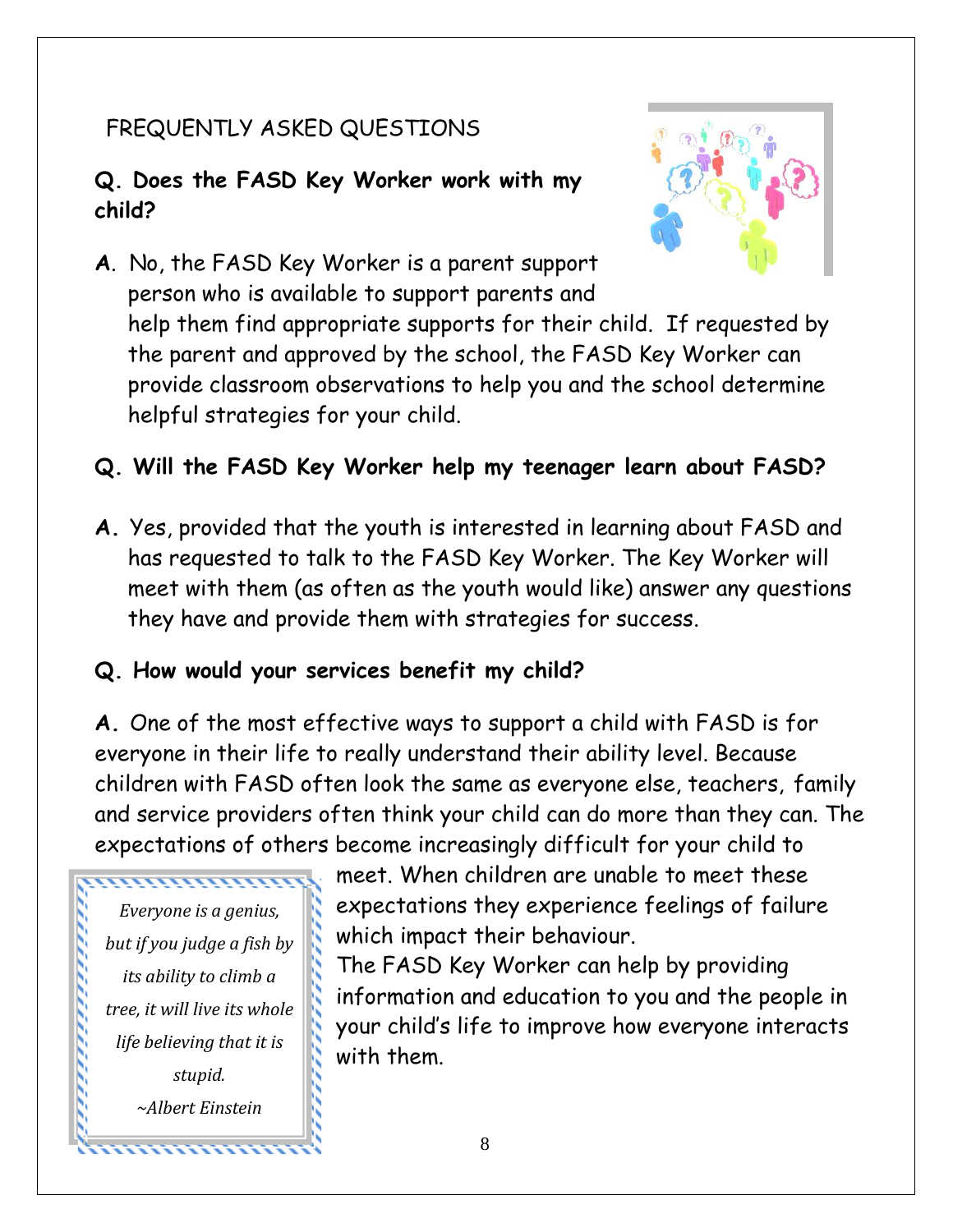### PARENT/GUARDIAN RIGHTS AND RESPONSIBILITIES

During orientation your keyworker will review the following parent rights and responsibilities information with you and you will be asked to sign a copy to be place in your child's files.

Families and children using the Key Worker Program have the right to:

#### **You have the right:**

- $\checkmark$  To express your views and to be treated with respect by staff
- $\checkmark$  To be respected for your cultural heritage and request that your cultural heritage be considered in planning.
- $\checkmark$  To make a complaint if you are not satisfied with the service.
- $\checkmark$  To complete a Satisfaction Survey of our services.

#### **Your responsibilities:**

- $\checkmark$  Treat yourself and others with respect.
- $\checkmark$  To let staff know of changes pertinent to the delivery of service.

#### **Your participation in our programs can finish when:**

- $\checkmark$  You no longer want to come.
- $\checkmark$  Your child no longer meets the criteria.

#### **Privacy:**

- $\checkmark$  You have the right to know what information about you and your child is collected, held on file and that your child's privacy will be protected.
- $Y$  Your identity will be kept anonymous for any research or statistical purposes.

#### **File Access:**

 $\checkmark$  You have the right to see your child's file. You can ask to do this by talking to Dogwood Place staff.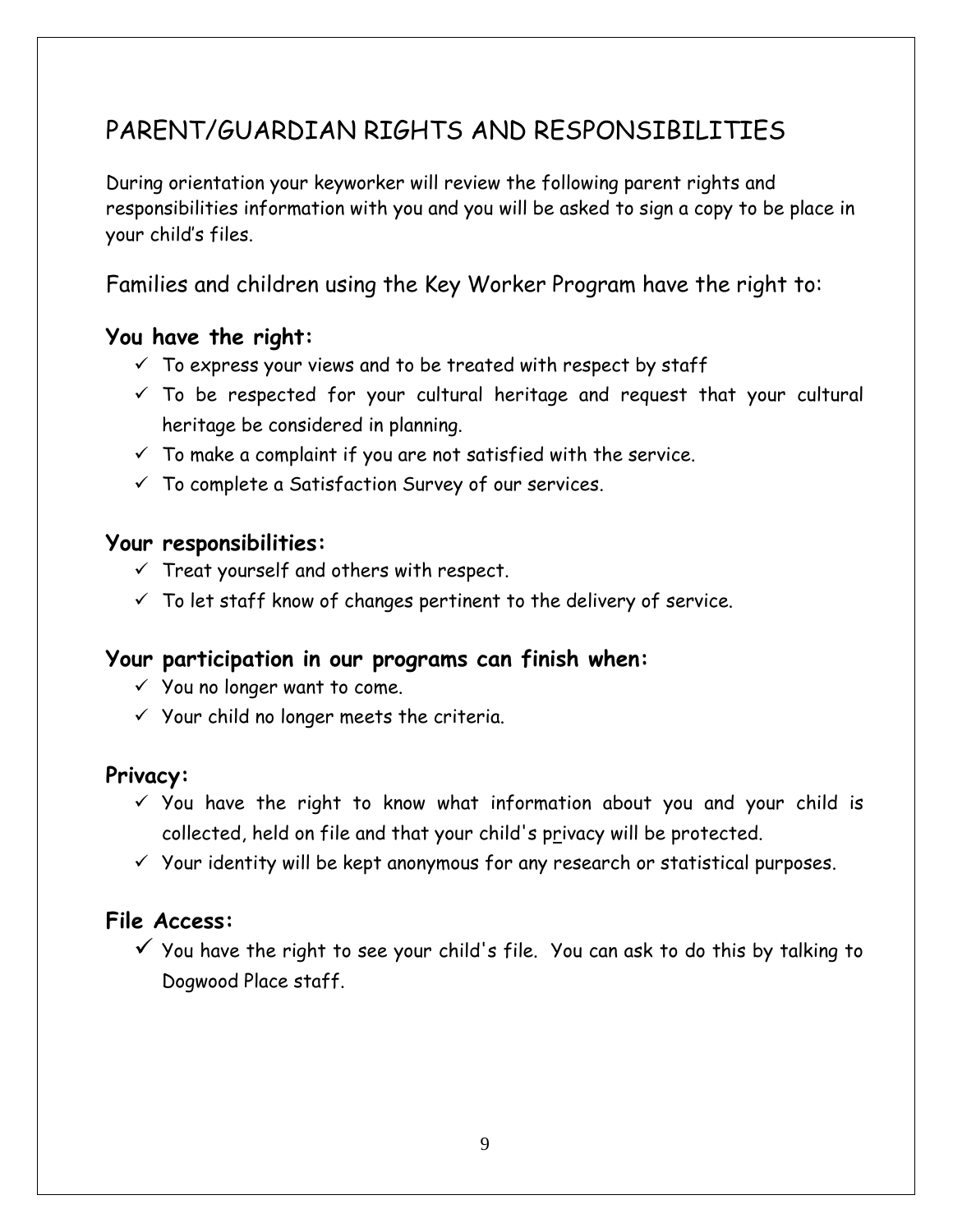### BOARD OF DIRECTORS

The FASD Key Worker Program is administered by the Campbell River and District Association for Community Living, a non-profit, charitable society. The Board of Directors is a volunteer group of parents, professionals and individuals from the community. The Board makes decisions about the governance and direction of the society, program planning, policies, and allocation of funds for service delivery within the agency. Participation by parents on the Board of Directors is welcomed. Please talk to program staff if you are interested.

#### CARF



As an agency receiving government funding from MCFD, we participate in an accreditation process to help ensure that our agency, services and program design and delivery meets the best practices possible. The accrediting body for our agency is CARF, the Commission on Accreditation of Rehabilitation Facilities. Accreditation is granted for up to three years and is dependent on a number of standards being met though-out the organization. CRADACL was first accredited by CARF in the spring of 2006 and the FASD Key Worker Program was included in the accreditation survey of 2009.

### CONFIDENTIALITY AND FREEDOM OF INFORMATION

The BC Freedom of Information and Privacy Act, 2004, provides legal guidelines regarding collecting, storing and releasing personal information. The law guarantees that you may see any information about you gathered by a service provider and that your information will be protected from the knowledge of others without your consent. CRADACL operates under detailed privacy and confidentiality guidelines at all times.

### CUSTODY ISSUES AND CONCERNS

Please alert your Key Worker about any custody or guardianship information which is relevant to the service delivery provided for your child and family. If certain action is required according to a court decision, a copy of the relevant court document must be on file with the agency.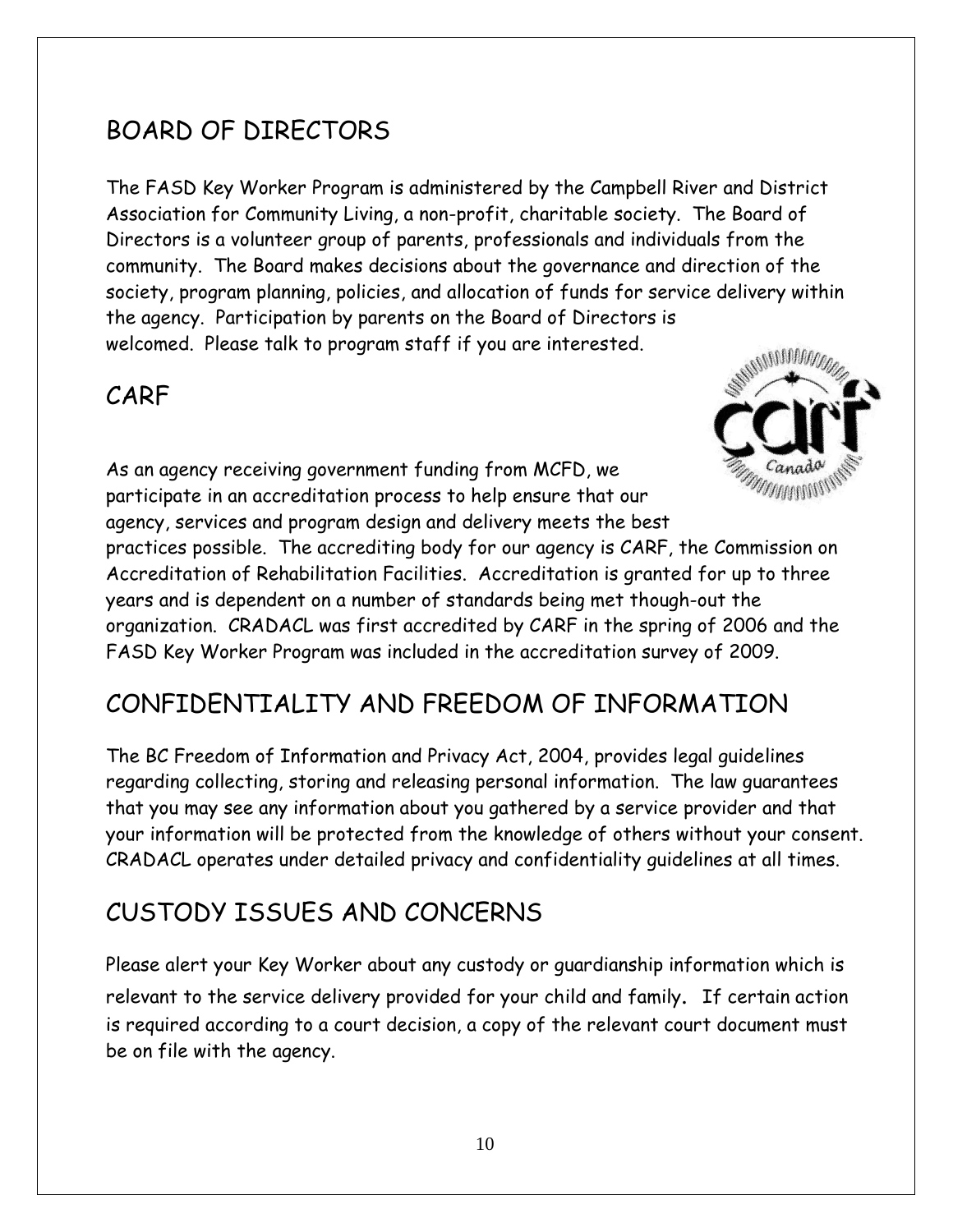### EMERGENCY PROCEDURES

All programs within CRADACL follow proper guidelines, policies and procedures for health, safety and emergency procedures. Staff is trained in current First Aid and our facilities have first aid and disaster equipment and plans.

### CODE OF ETHICS

All of our staff and volunteers at CRADACL follow a Code of Ethics. This means that you can expect to be treated with Respect, Dignity, Courtesy, and Fairness and that our stated policies and expectations will be followed. If at any time you think that someone is behaving in an unethical way, please speak with that person first, and then their supervisor and/or the Executive Director if necessary. The CRADACL Code of Ethics is available for you to review at any time.

### ENDING SERVICE

Key Worker services end when the youth turns 19 or when the family no longer requires services. A file may be closed if parents have not engaged with FASD Key Worker in one calendar year or if the FASD Key worker is unable to contact the family. The family may contact the Key Worker and reopen their file at any time.

**If you have any questions or concerns not addressed by this booklet, please ask the Key Worker. We hope you have a positive and helpful relationship with the Key Worker Program and look forward to being part of your journey.**

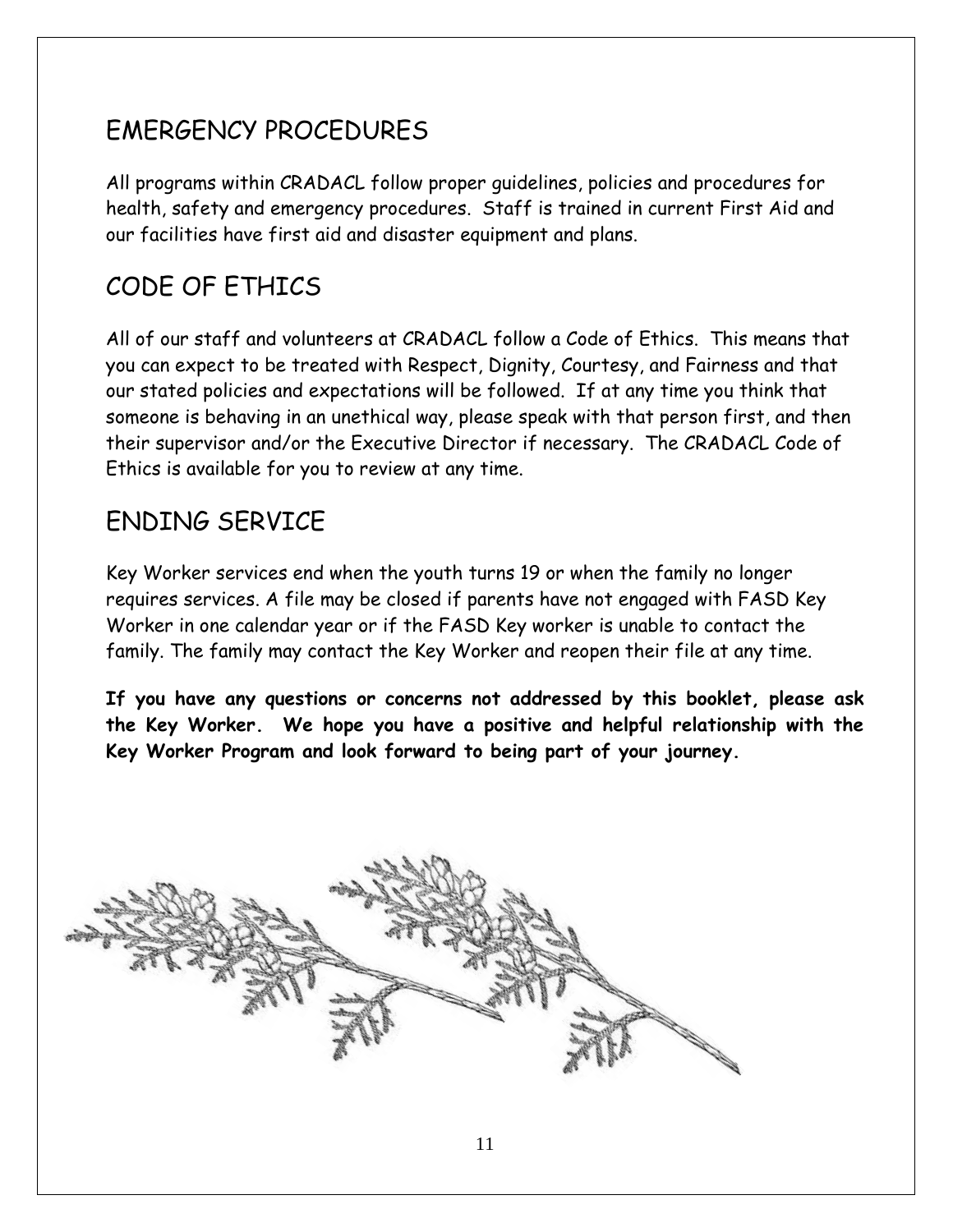### COMPLAINT RESOLUTION PROCEDURE

If you have a complaint arising from the services offered by the Key Worker Program please take the following steps:

1. Discuss it with the person involved. It may be helpful to offer your comments in writing. If you are unable to resolve your concern(s)



- 2. Discuss it with the supervisor of the Key Worker Program, the Executive Director of CRADACL (the CRADACL office is situated at 1153 Greenwood Street; 250-286-0391). It would be best to offer your concerns in writing and request a meeting to discuss the issue. You may get a copy of the CRADACL complaint form from the reception desk at Dogwood Place Child and youth Development Centre.
- 3. If the Executive Director is unable to resolve the issue, the next step is to communicate with the Board of Directors of CRADACL. Take your written complaint to the CRADACL office to be placed in the CRADACL Board's mailbox. You may seal your complaint and it will remain sealed until it is opened by a CRADACL board member.
- 4. If the Board of Directors of the Association is not able to resolve the issue, it will be forwarded to the appropriate authority.
- 5. Your right to access appropriate service will not be infringed by bringing forward a complaint.
- 6. At any stage in the complaint or appeal process, the client should expect a prompt written response:
	- Not more than seven working days from lodging the initial complaint
	- Not more than ten working days from the Executive Director receiving notice of an appeal

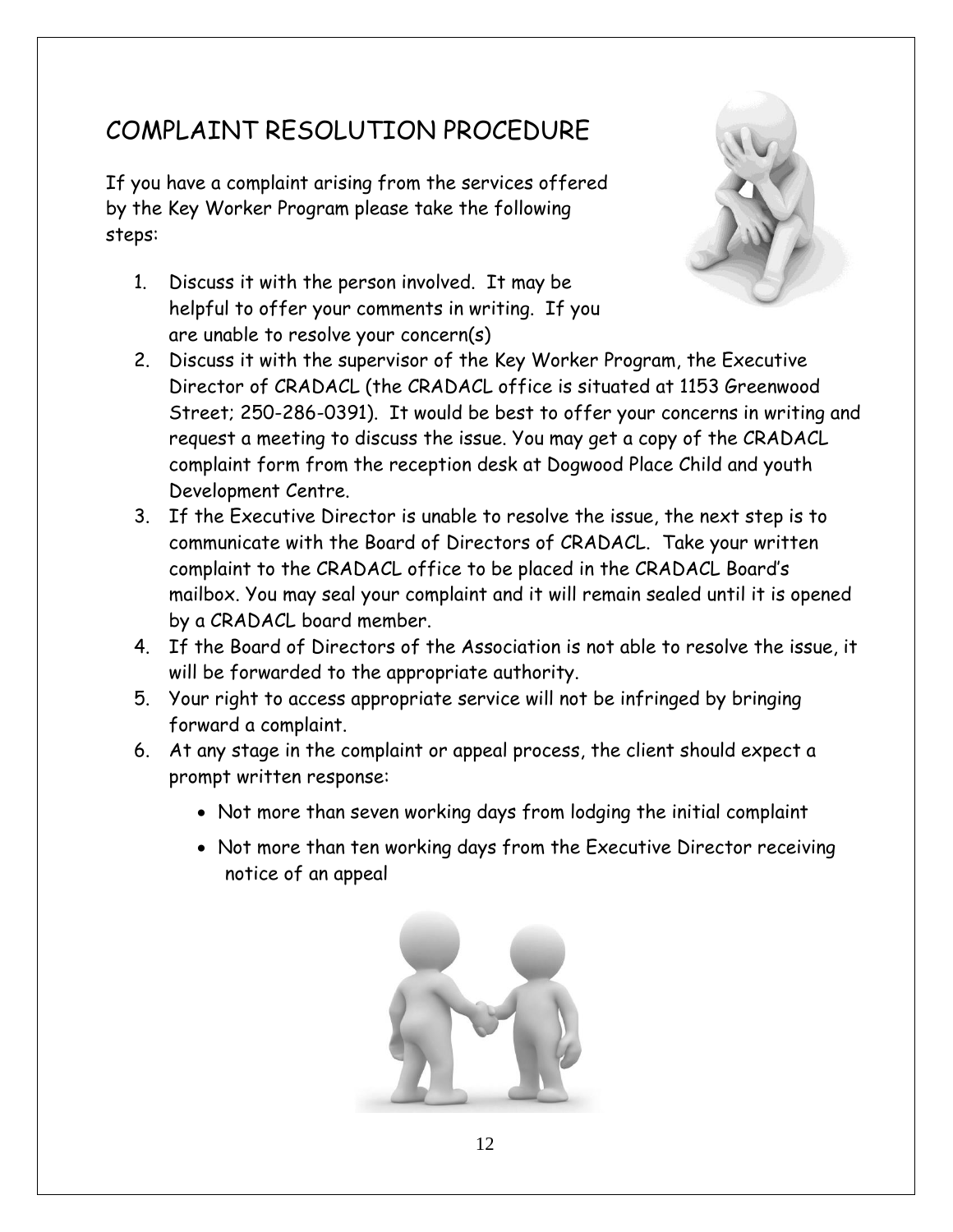### **GLOSSARY OF ACRONYMS & TERMS**

**CRADACL** Campbell River & District Association for Community Living

**CYSN** Child and Youth with Special Needs (a program run through MCFD)

**FASD** Fetal Alcohol Spectrum Disorder, An 'umbrella term' used to describe the range of effects that can be caused by prenatal alcohol consumption



#### **FASD Diagnostic Terms**

- **FAS** Fetal Alcohol Syndrome.
- **PFAS** Partial Fetal Alcohol Syndrome (previously known as FAE).
- **ARND** Alcohol Related Neurodevelopmental Disorder.
- **ARBD** Alcohol Related Birth Defects

**Fine Motor** fine motor skills generally refer to the small movements of the hands wrists, fingers feet and toes.

**Gross Motor** Gross motor skills are the abilities required in order to control the large muscles of the body for walking, running sitting, and other activities.

**IEP** Individual Education Plan

**MCFD** Ministry of Children and Family Development

**PWD** Persons with Disability, A financial support program for adults with **Disabilities** 

**VICAN** Vancouver Island Children Assessment Network (the only service on Vancouver Island that provides official FASD assessment and diagnosis for children).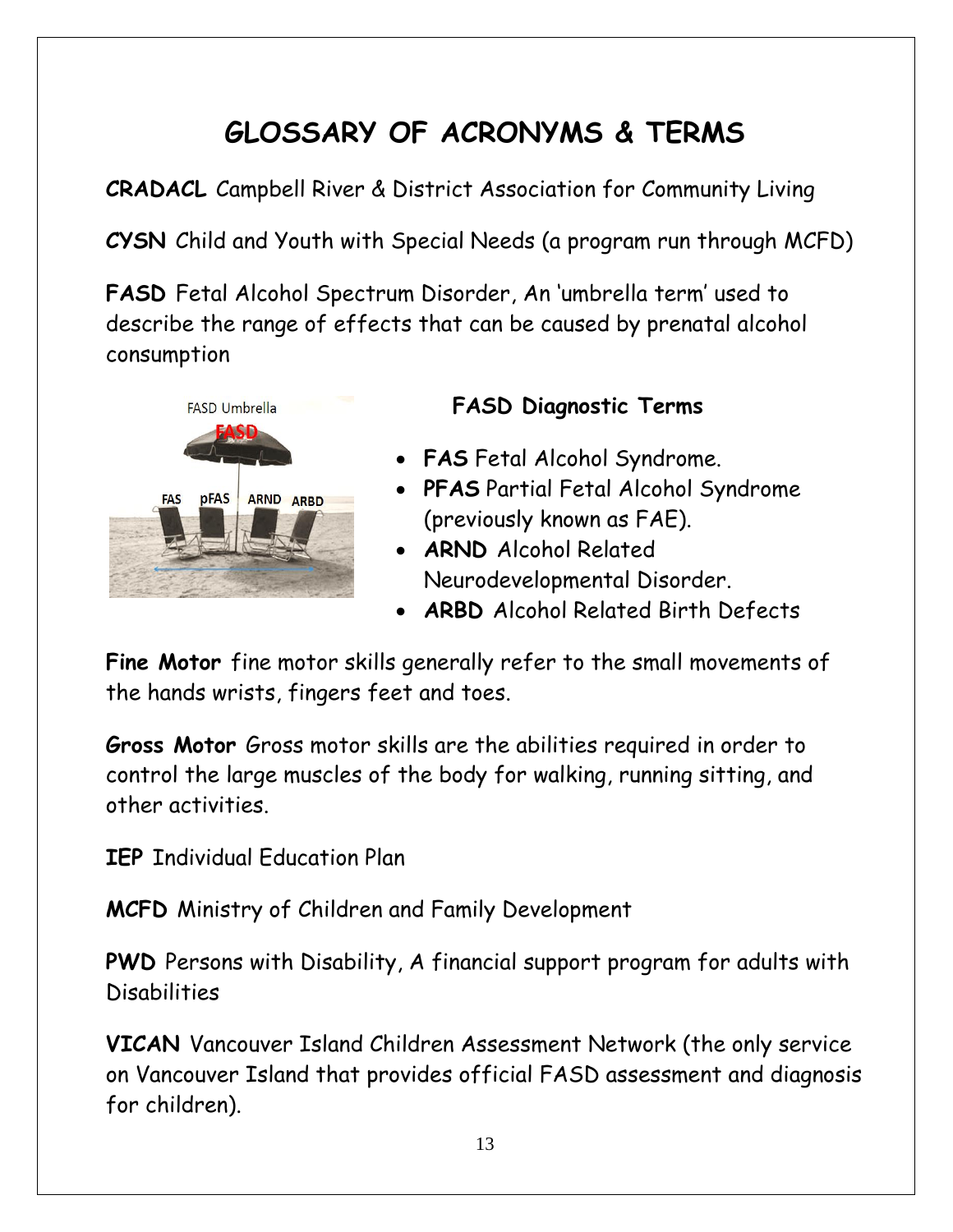### Family Resources

| <b>BC Nurse Line</b>                        | 1-866-866-0800               |
|---------------------------------------------|------------------------------|
| Crises Line (Vancouver Island)              | 1-888-494-3888               |
| Crises line - texting (6-10 pm)             | 250-800-3806                 |
| Crises Chat on-line (6pm-10pm)              | http://www.vicrisis.ca       |
| Crises Line (callers experiencing suicidal  | 1-800-784-2433 (1800SUICIDE) |
| thoughts)                                   |                              |
| <b>Family Services</b>                      | 250-287-2421                 |
| <b>FASD Key Worker</b>                      | 250-286-0955<br>x224         |
| Food Bank                                   | 250-286-3226                 |
| Help Line for Children                      | 250-310-1234                 |
| Help line for Children (to report abuse or  | 250-310-1234                 |
| neglect)                                    |                              |
| Hospital                                    | 250-850-2141                 |
| John Howard Society                         | 250-286-0611                 |
| <b>KDC</b> Health                           | 250-286-9766                 |
| Laichwiltach Family Life Society            | 250-286-3430                 |
| <b>Mental Health and Addiction Services</b> | 250-850-5800                 |
| Ministry of Children and Family Development |                              |
| Child and youth Mental Health               | 250-830-6500                 |
| Infant and Children's Services &            | 250-286-7542                 |
| Child and Youth with Special Needs          | 250-286-7542                 |
| After Hours Hotline                         | 1-800-663-9122               |
| Ministry of Social Development(income       |                              |
| assistance)                                 |                              |
| Native Youth Crises Hotline                 | 1-877-209-1266               |
| North Island Transition Society             | 250-287-7384                 |
| Olive Branch-Postpartum Support             | 250-850-2110                 |
| Public Health                               | 250-850-2110                 |
| Sasamans Society                            | 250-914-2212                 |
| School District #72 Board Office            | 250-830-2300                 |
| <b>Education Centre</b>                     | 250-830-2312                 |
| Robron Centre (& behaviour resource team)   | 250-286-4400                 |
| Supported Child Development                 | 250-287-0955                 |
| Vancouver Island Children's Assessment      | 250-519-5390                 |
| Network (VICAN)                             |                              |
| Women's Centre                              | 250-287-3044                 |
| Youth Clinic (Public Health)                | (250) 850-2110               |

\*\*\*For a complete description of Campbell River community supports please visit the following website \*\*\* <http://campbellriver.fetchbc.ca/>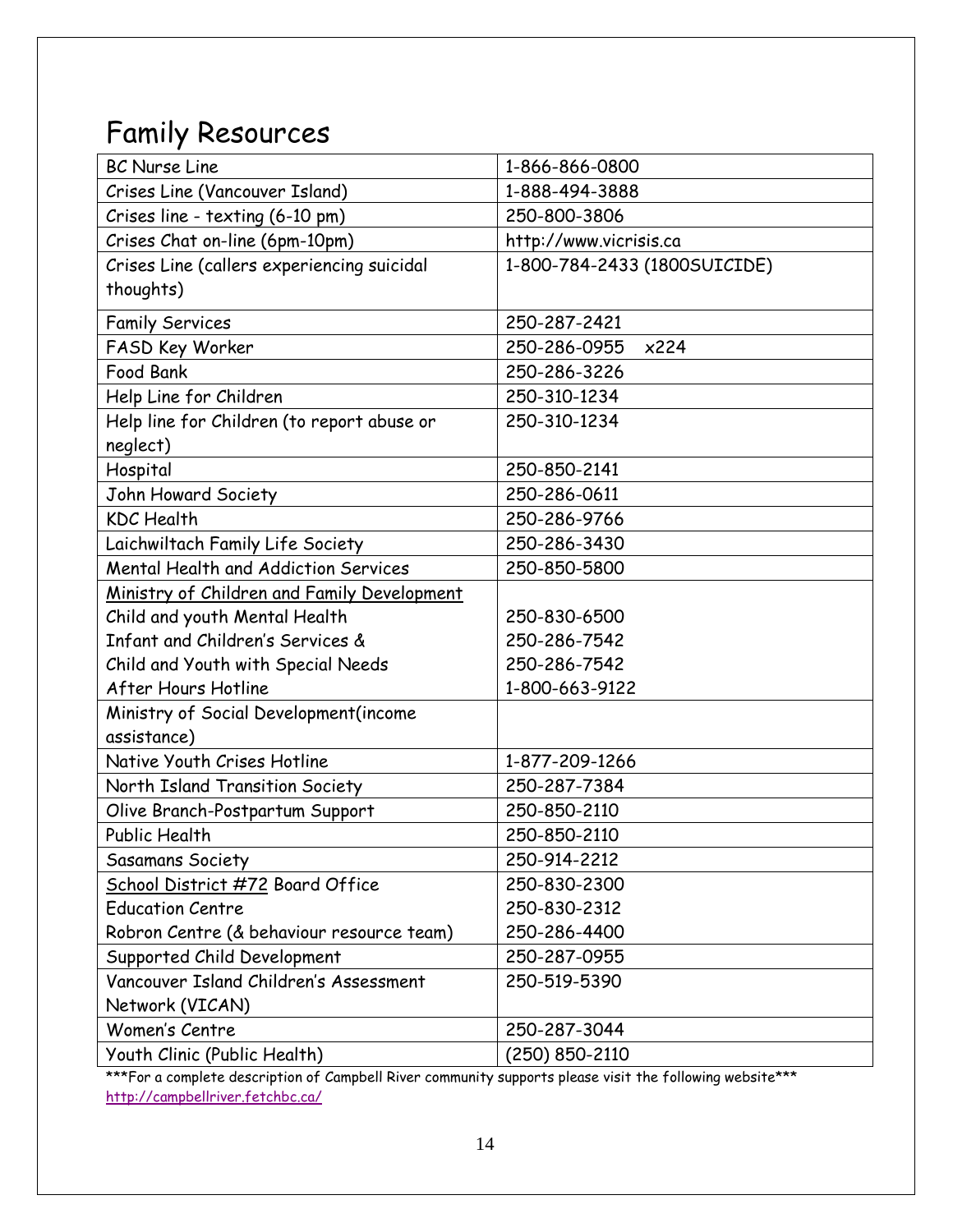

FASD WEBSITES This is a selection of websites that offer resources, free downloads, videos etc., to support your continued learning

#### [www.fasdoutreach.ca](http://www.fasdoutreach.ca/)

Ministry of Education- Provincial Outreach Program for FASD (POP FASD), features lots of resources and e-learning modules (for teachers and families).

[http://www.acbr.com/fas/strategies\\_not\\_solutions.pdf](http://www.acbr.com/fas/strategies_not_solutions.pdf)

Download free copy of "FASD Strategies not Solutions" booklet.

<http://www.ofifc.org/sites/default/files/docs/FASD%20Toolkit%20-%202008-01.pdf>

Download free copy of "FASD Toolkit for Aboriginal Families"

<http://lcfasd.com/tips-for-caregivers-of-children-with-fasd/>

Download free "Tips" for caregivers with children with FASD.



#### [www.fasd-cmc.alberta.ca](http://www.fasd-cmc.alberta.ca/)

View FASD learning sessions. Go to *Education & Training* then to *FASD Learning Series.*

<http://view.earthchannel.com/PlayerController.aspx?PGD=anchsch&eID=161>

A series of short video clips for teachers outlining key factors in supporting kids in the classroom.

#### [www.nofas.org](http://www.nofas.org/)

The Circle of Hope provides mentorship to "new" moms that may be struggling with their addiction or the grief of having consumed alcohol while pregnant. Members are connected to other members that have similar stories, or possibly that live in the same geographic area.

\*Last updated January, 2016\*